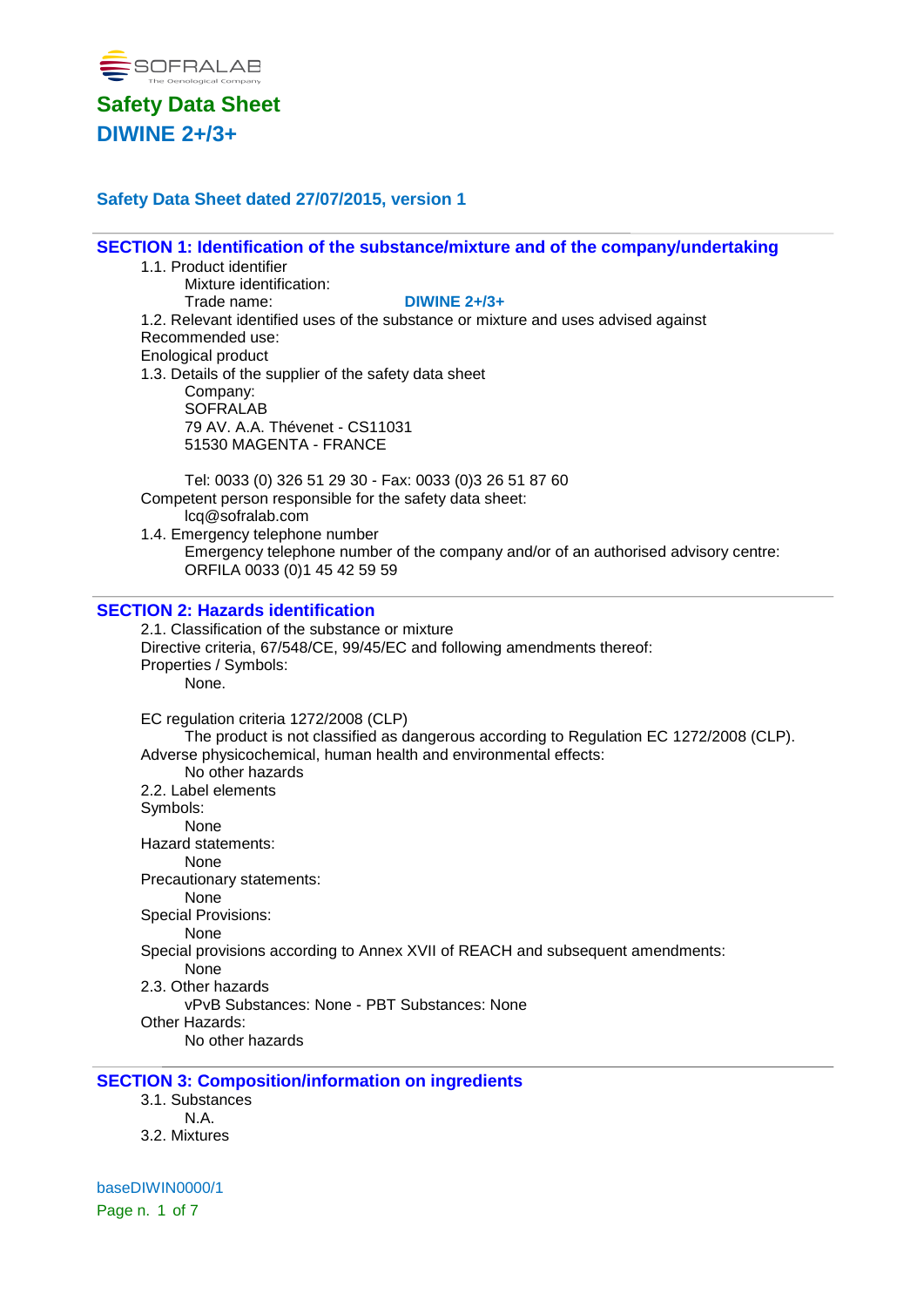

Hazardous components within the meaning of EEC directive 67/548 and CLP regulation and related classification:

None

No hazardous components within the meaning of EEC directive 67/548 and CLP regulation : PVI/PVP (polyvinylimidazole polyvinylpyrrolidone) FOODGRADE CELLULOSE

#### **SECTION 4: First aid measures**

- 4.1. Description of first aid measures
- In case of skin contact:

Wash with plenty of water and soap.

In case of eyes contact:

In case of contact with eyes, rinse immediately with plenty of water and seek medical advice. In case of Ingestion:

Do not under any circumstances induce vomiting. OBTAIN A MEDICAL EXAMINATION IMMEDIATELY.

In case of Inhalation:

Remove casualty to fresh air and keep warm and at rest.

- 4.2. Most important symptoms and effects, both acute and delayed None
- 4.3. Indication of any immediate medical attention and special treatment needed Treatment:

None

#### **SECTION 5: Firefighting measures**

- 5.1. Extinguishing media
	- Suitable extinguishing media:
	- Water. Carbon dioxide (CO2). Extinguishing media which must not be used for safety reasons:
	- None in particular.
- 5.2. Special hazards arising from the substance or mixture Do not inhale explosion and combustion gases.
	- Burning produces heavy smoke.
- 5.3. Advice for firefighters
	- Use suitable breathing apparatus .

Collect contaminated fire extinguishing water separately. This must not be discharged into drains.

Move undamaged containers from immediate hazard area if it can be done safely.

#### **SECTION 6: Accidental release measures**

6.1. Personal precautions, protective equipment and emergency procedures Wear personal protection equipment. Remove persons to safety.

See protective measures under point 7 and 8.

6.2. Environmental precautions

Do not allow to enter into soil/subsoil. Do not allow to enter into surface water or drains. Retain contaminated washing water and dispose it.

In case of gas escape or of entry into waterways, soil or drains, inform the responsible authorities.

Suitable material for taking up: absorbing material, organic, sand

6.3. Methods and material for containment and cleaning up Wash with plenty of water.

baseDIWIN0000/1

Page n. 2 of 7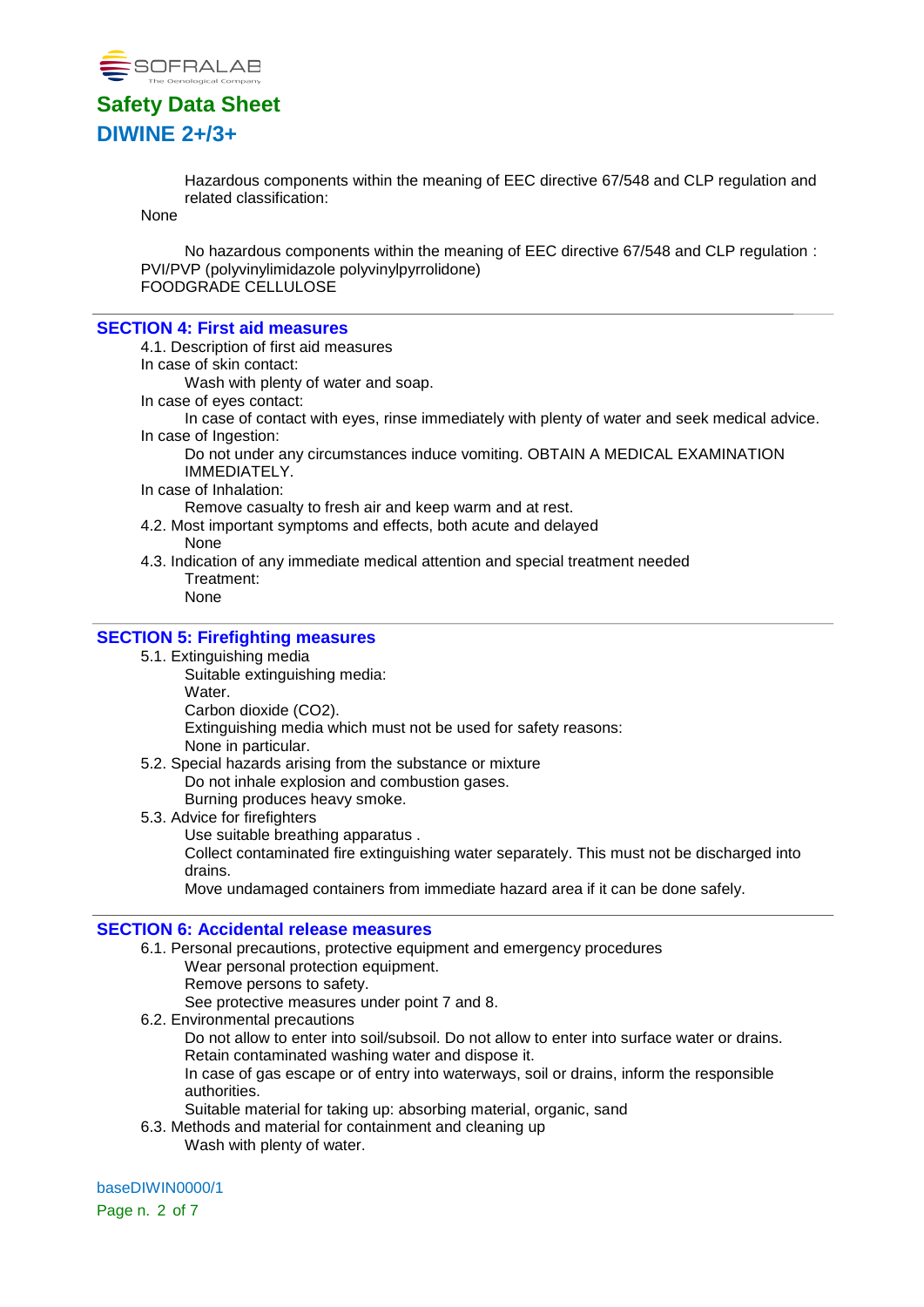

6.4. Reference to other sections See also section 8 and 13

### **SECTION 7: Handling and storage**

- 7.1. Precautions for safe handling Avoid contact with skin and eyes, inhaltion of vapours and mists. Do not eat or drink while working. See also section 8 for recommended protective equipment.
	-
- 7.2. Conditions for safe storage, including any incompatibilities Keep away from food, drink and feed.
	- Incompatible materials:
	-
	- None in particular.
	- Instructions as regards storage premises:
	- Adequately ventilated premises.
- 7.3. Specific end use(s)
	- None in particular

#### **SECTION 8: Exposure controls/personal protection**

- 8.1. Control parameters
- No occupational exposure limit available DNEL Exposure Limit Values
- N.A.
- PNEC Exposure Limit Values N.A.
- 8.2. Exposure controls
- Eye protection:
- Not needed for normal use. Anyway, operate according good working practices.
- Protection for skin:
	- No special precaution must be adopted for normal use.
- Protection for hands:
	- Not needed for normal use.
- Respiratory protection:
- Not needed for normal use.
- Thermal Hazards:
	- None
- Environmental exposure controls:
	- None
- Appropriate engineering controls:
	- None

### **SECTION 9: Physical and chemical properties**

9.1. Information on basic physical and chemical properties Appearance and colour: White powder Odour: No odour

| Odour:                                        | No odour |     |
|-----------------------------------------------|----------|-----|
| Odour threshold:                              | N.A.     |     |
| pH:                                           | N.A.     |     |
| Melting point / freezing point:               | N.A.     |     |
| Initial boiling point and boiling range: N.A. |          |     |
| Solid/gas flammability:                       | N.A.     |     |
| Upper/lower flammability or explosive limits: |          | N A |
| Vapour density:                               | N.A.     |     |
| Flash point:                                  | N.A.     |     |
| Evaporation rate:                             | N.A.     |     |
| Vapour pressure:                              | N.A.     |     |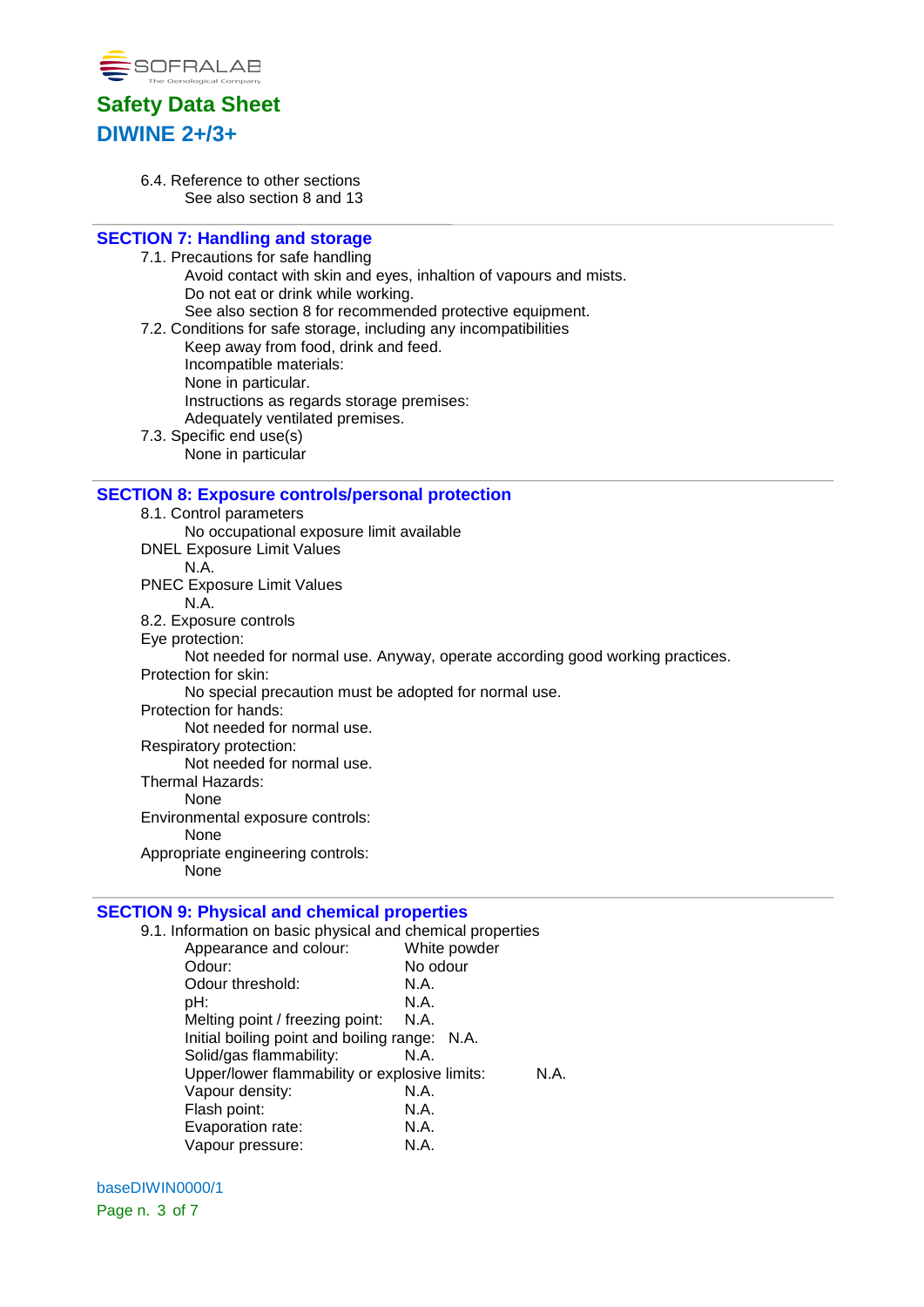

| N.A. |                                               |
|------|-----------------------------------------------|
| N.A. |                                               |
| N.A. |                                               |
|      |                                               |
| N.A. |                                               |
| N.A. |                                               |
| N.A. |                                               |
| N.A. |                                               |
| N.A. |                                               |
|      |                                               |
| N.A. |                                               |
| N.A. |                                               |
| N.A. |                                               |
| N.A. |                                               |
|      | Partition coefficient (n-octanol/water): N.A. |

### **SECTION 10: Stability and reactivity**

- 10.1. Reactivity Stable under normal conditions
- 10.2. Chemical stability Stable under normal conditions
- 10.3. Possibility of hazardous reactions None
- 10.4. Conditions to avoid Stable under normal conditions.
- 10.5. Incompatible materials None in particular.
- 10.6. Hazardous decomposition products None.

#### **SECTION 11: Toxicological information**

11.1. Information on toxicological effects

Toxicological information of the mixture:

N.A.

Toxicological information of the main substances found in the mixture:

PVI/PVP (polyvinylimidazole polyvinylpyrrolidone)

a) acute toxicity:

Test: LD50 - Route: Oral - Species: Rat > 2000 mg/kg

If not differently specified, the information required in Regulation 453/2010/EC listed below must be considered as N.A.:

a) acute toxicity;

b) skin corrosion/irritation;

- c) serious eye damage/irritation;
- d) respiratory or skin sensitisation;
- e) germ cell mutagenicity;
- f) carcinogenicity;
- g) reproductive toxicity;
- h) STOT-single exposure;
- i) STOT-repeated exposure;
- j) aspiration hazard.

### **SECTION 12: Ecological information**

12.1. Toxicity

Adopt good working practices, so that the product is not released into the environment.

baseDIWIN0000/1 Page n. 4 of 7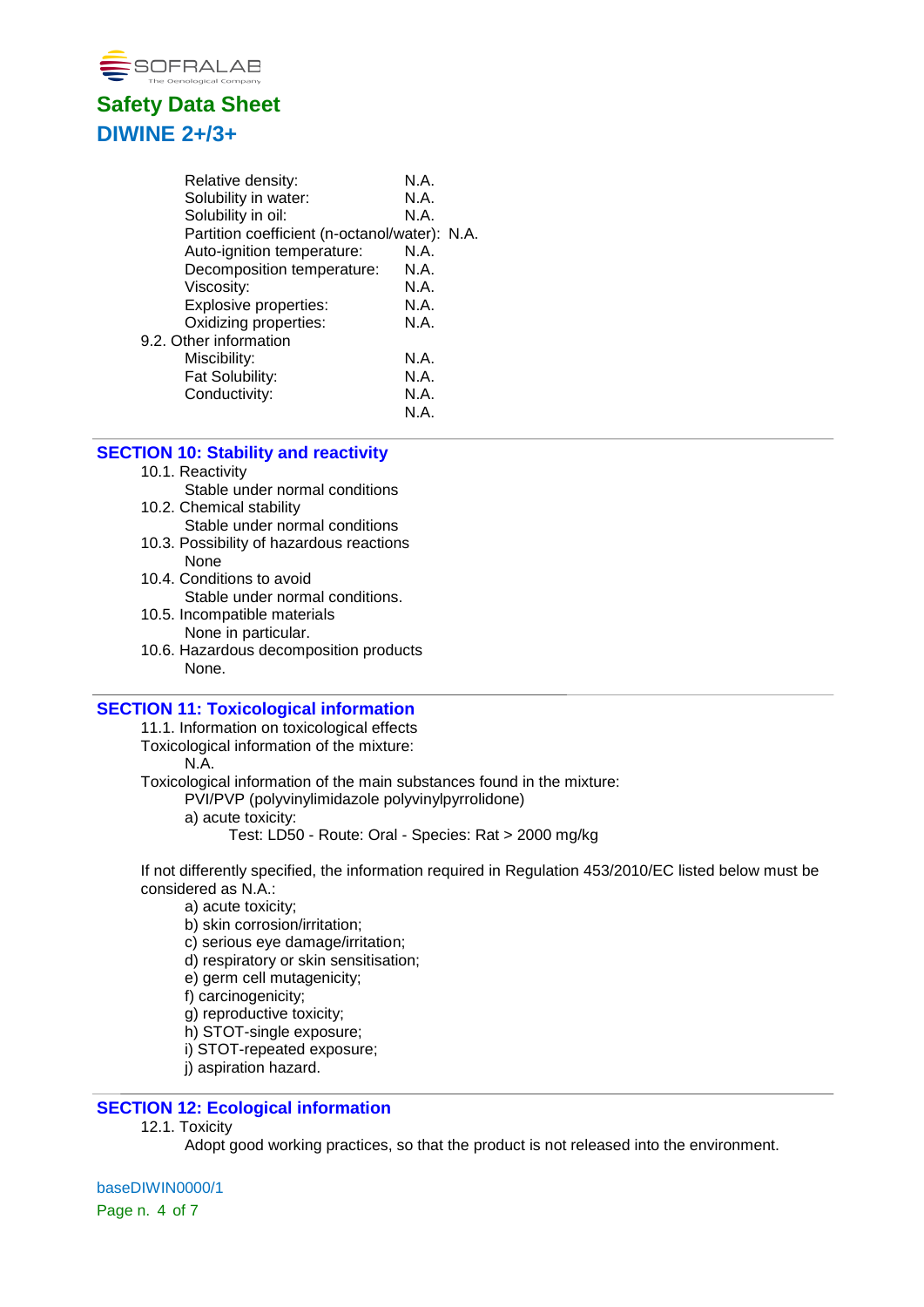

- PVI/PVP (polyvinylimidazole polyvinylpyrrolidone) a) Aquatic acute toxicity:
	- Endpoint: LC50 Fish > 10000 mg/l Duration h: 96
- 12.2. Persistence and degradability
	- N.A.
- 12.3. Bioaccumulative potential N.A.
- 12.4. Mobility in soil N.A.
- 12.5. Results of PBT and vPvB assessment vPvB Substances: None - PBT Substances: None
- 12.6. Other adverse effects None

### **SECTION 13: Disposal considerations**

13.1. Waste treatment methods Recover if possible. In so doing, comply with the local and national regulations currently in force.

## **SECTION 14: Transport information**

14.1. UN number

Not classified as dangerous in the meaning of transport regulations.

- 14.2. UN proper shipping name N.A.
- 14.3. Transport hazard class(es) N.A.
- 14.4. Packing group N.A.
- 14.5. Environmental hazards ADR-Enviromental Pollutant: N.A.<br>IMDG-Marine pollutant: N.A. IMDG-Marine pollutant:
- 14.6. Special precautions for user

### N.A.

14.7. Transport in bulk according to Annex II of MARPOL73/78 and the IBC Code N.A.

### **SECTION 15: Regulatory information**

15.1. Safety, health and environmental regulations/legislation specific for the substance or mixture Dir. 67/548/EEC (Classification, packaging and labelling of dangerous substances) Dir. 99/45/EC (Classification, packaging and labelling of dangerous preparations) Dir. 98/24/EC (Risks related to chemical agents at work) Dir. 2000/39/EC (Occupational exposure limit values) Dir. 2006/8/EC Regulation (EC) n. 1907/2006 (REACH) Regulation (EC) n. 1272/2008 (CLP) Regulation (EC) n. 790/2009 (ATP 1 CLP) and (EU) n. 758/2013 Regulation (EU) n. 453/2010 (Annex I) Regulation (EU) n. 286/2011 (ATP 2 CLP) Regulation (EU) n. 618/2012 (ATP 3 CLP) Regulation (EU) n. 487/2013 (ATP 4 CLP) Regulation (EU) n. 944/2013 (ATP 5 CLP)

baseDIWIN0000/1 Page n. 5 of 7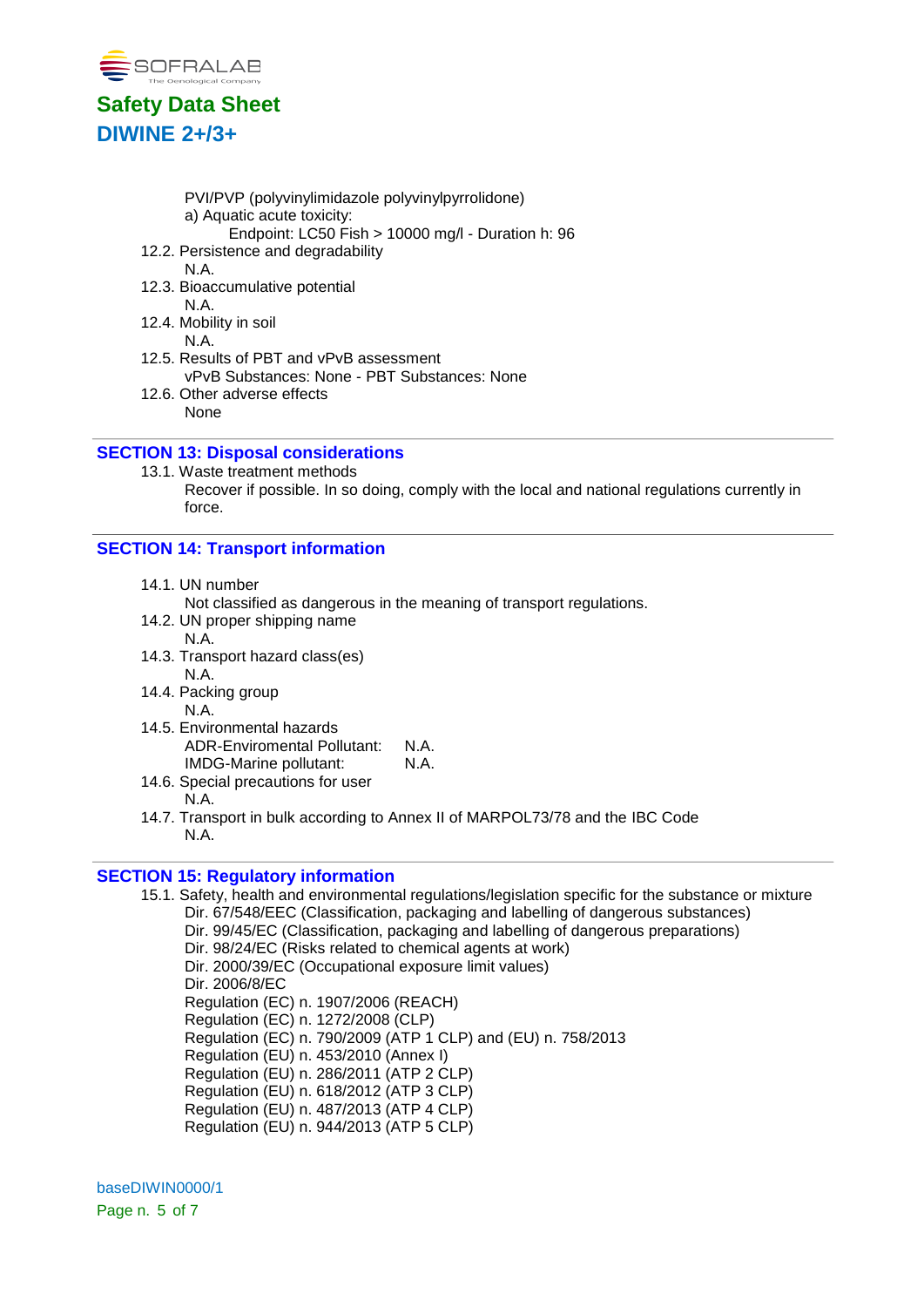

Restrictions related to the product or the substances contained according to Annex XVII Regulation (EC) 1907/2006 (REACH) and subsequent modifications:

Restrictions related to the product: No restriction. Restrictions related to the substances contained:

No restriction.

Where applicable, refer to the following regulatory provisions : Directive 2003/105/CE ('Activities linked to risks of serious accidents') and subsequent amendments. Regulation (EC) nr 648/2004 (detergents).

1999/13/EC (VOC directive)

Provisions related to directives 82/501/EC(Seveso), 96/82/EC(Seveso II):

N.A.

15.2. Chemical safety assessment No

## **SECTION 16: Other information**

This document was prepared by a competent person who has received appropriate training. Main bibliographic sources:

ECDIN - Environmental Chemicals Data and Information Network - Joint Research Centre, Commission of the European Communities

SAX's DANGEROUS PROPERTIES OF INDUSTRIAL MATERIALS - Eight Edition - Van Nostrand Reinold

CCNL - Appendix 1

The information contained herein is based on our state of knowledge at the above-specified date. It refers solely to the product indicated and constitutes no guarantee of particular quality. It is the duty of the user to ensure that this information is appropriate and complete with respect to the specific use intended.

This MSDS cancels and replaces any preceding release.

| ADR:        | European Agreement concerning the International Carriage of<br>Dangerous Goods by Road. |
|-------------|-----------------------------------------------------------------------------------------|
| CAS:        | Chemical Abstracts Service (division of the American Chemical Society).                 |
| CLP:        | Classification, Labeling, Packaging.                                                    |
| DNEL:       | Derived No Effect Level.                                                                |
| EINECS:     | European Inventory of Existing Commercial Chemical Substances.                          |
| GefStoffVO: | Ordinance on Hazardous Substances, Germany.                                             |
| GHS:        | Globally Harmonized System of Classification and Labeling of<br>Chemicals.              |
| IATA:       | International Air Transport Association.                                                |
| IATA-DGR:   | Dangerous Goods Regulation by the "International Air Transport"<br>Association" (IATA). |
| ICAO:       | International Civil Aviation Organization.                                              |
| ICAO-TI:    | Technical Instructions by the "International Civil Aviation Organization"<br>$(ICAO)$ . |
| IMDG:       | International Maritime Code for Dangerous Goods.                                        |
| INCI:       | International Nomenclature of Cosmetic Ingredients.                                     |
| KSt:        | Explosion coefficient.                                                                  |
| LC50:       | Lethal concentration, for 50 percent of test population.                                |
| LD50:       | Lethal dose, for 50 percent of test population.                                         |
| LTE:        | Long-term exposure.                                                                     |
| PNEC:       | Predicted No Effect Concentration.                                                      |